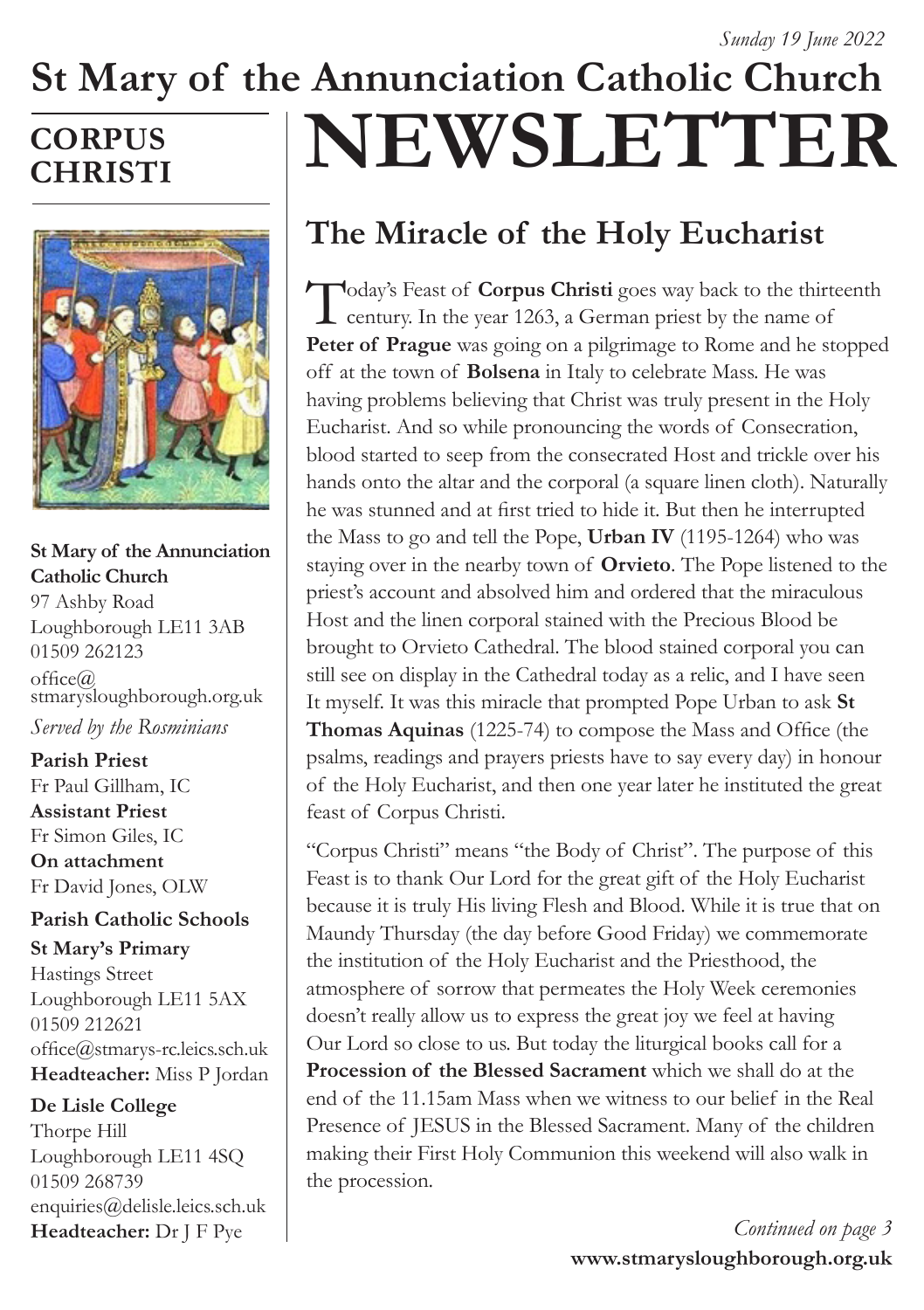

**Please pray for those who are sick**

**for those who have recently died**

Pietro Lallo Greg O'Connor *May they rest in peace*

### **and for those whose anniversaries occur at this time**

Irene Calus Maria Talora Martin Allaway Richard Hönl Andrew Marples

### **PLEASE NOTE**

Due to government regulations regarding personal data (GDPR), we are not able to publish name details of Mass intentions for the living in this online version of the newsletter.

## **MASS INTENTIONS AT ST MARY'S**

| Sat 18th                | <b>Vigil Mass</b>                                                                                                   |
|-------------------------|---------------------------------------------------------------------------------------------------------------------|
| $6.00$ pm               | Ann O'Rourke (RIP)                                                                                                  |
| Sun 19th                | Corpus Christi (Solemnity)                                                                                          |
| $9.00$ am               | James O'Rourke (RIP) First Holy Communions                                                                          |
| 11.15 am                | For the Parish First Holy Communions                                                                                |
| 4.00 <sub>pm</sub>      | Italian Mass                                                                                                        |
| Mon 20th                | Feria                                                                                                               |
| 9.15 am                 | Intention for the living                                                                                            |
| Tues 21st               | St Aloysius Gonzaga (Memoria)                                                                                       |
| $9.15$ am               | Hallam & Faulks families (RIP)                                                                                      |
| 6.30pm                  | Weds 22nd St Alban, Martyr<br>6.00-6.25pm Parish Rosary (in church)<br>Family Intention (Latin, old rite)           |
| $9.15$ am<br>5.00pm     | Thurs 23rd Nativity of John the Baptist (Solemnity)<br>Intention for the living<br>Reception of Greg O'Connor (RIP) |
| Fri 24th                | The Most Sacred Heart of Jesus (Solemnity)                                                                          |
| 12.30pm                 | Requiem Mass: Greg O'Connor (RIP)                                                                                   |
| $6.00 - 6.25$ <i>pm</i> | Confessions                                                                                                         |
| 6.30pm                  | For all Priests                                                                                                     |
| Sat 25th                | The Immaculate Heart of the Blessed Virgin Mary                                                                     |
| 10.00am                 | Intention for the living No Public Mass                                                                             |
| 10.30am                 | Private prayer with Exposition of the Blessed Sacrament                                                             |
| $-12.30$ pm             | with Confessions 10.30-11.30am                                                                                      |
| $6.00$ pm               | Vigil Mass: Antonia Padalino (RIP)                                                                                  |
| Sun 26th                | Thirteenth Sunday in Ordinary Time                                                                                  |
| 9.00am                  | For the Parish                                                                                                      |
| 11.15am                 | Katarzyna Hönl (RIP)                                                                                                |
| 4.00 <sub>pm</sub>      | Italian Mass                                                                                                        |

## **This week at St Mary's**

**Weds 22nd** UCM - 2.00pm in the Hall

**Thurs 23rd** RCIA - 7.00pm in the Library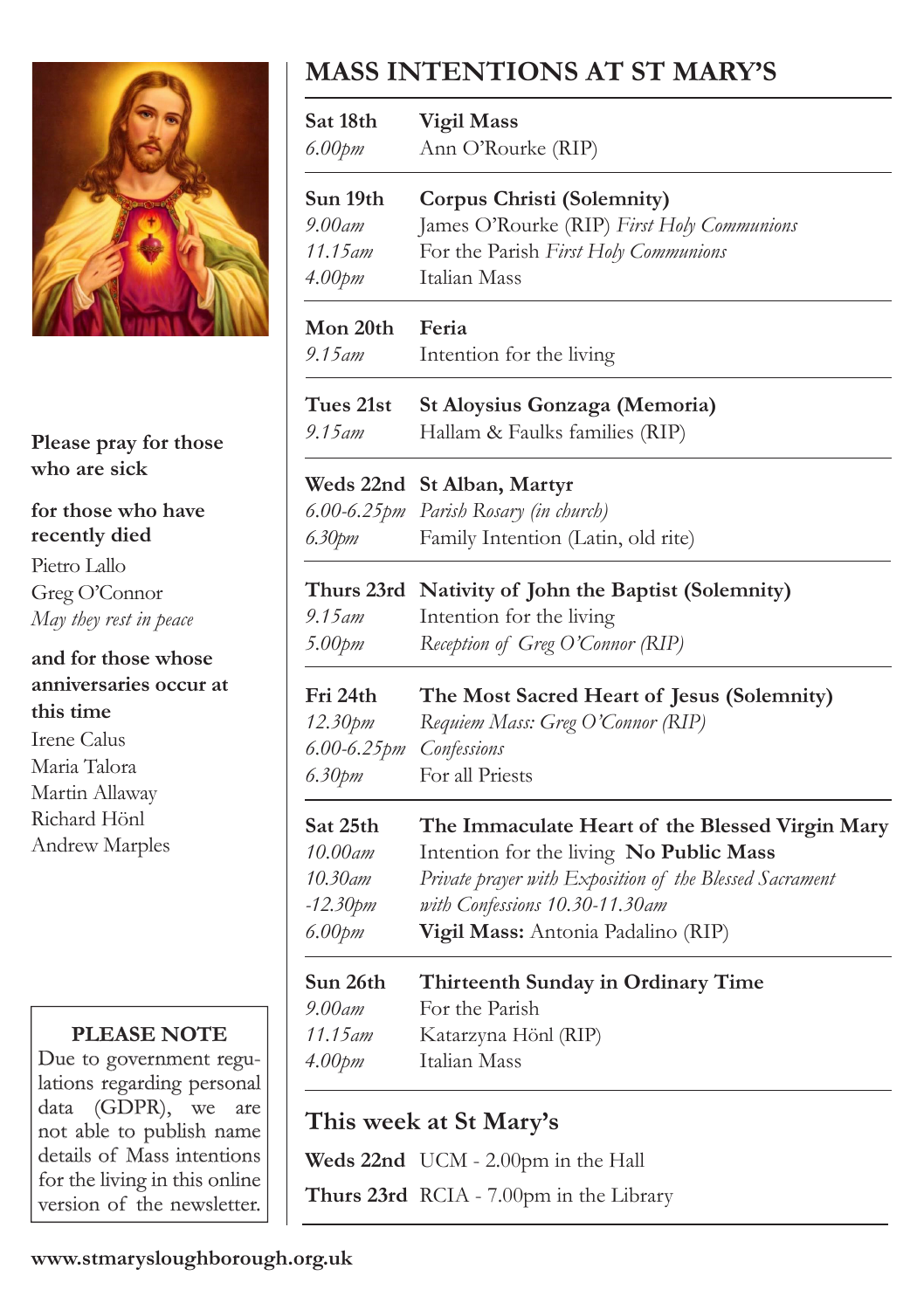### *Continued from front page*

When Our Lord foretold the Holy Eucharist, not everyone believed. Many who had followed Him walked away. But as St Augustine said, we need unbelievers because they give us the opportunity of knowing more clearly what we believe. In chapter 6 of St John's Gospel, Our Lord explained the reality of the **Real Presence** and foretold He would give His own Flesh and Blood to His followers. *"Whoever eats My Flesh and drinks My Blood will have eternal life"* (John 6:54). His Flesh and Blood is the supernatural food for the soul. Over the centuries, almost all the major breaks with the Catholic Church have been over the interpretation of Christ's words of institution of the Eucharist. Over the bread, JESUS said, *"This is My Body which will be given up for you."* Over the chalice He said, *"This is the chalice of My Blood of the New Testament which will be poured out for many unto the remission of sins."*  There is nothing in the text to suggest He meant it symbolically or figuratively. Bread and wine are not flesh and blood by their nature or by their use as symbols in any language or culture, either in Our Lord's time or in our own. The Second Person of the Blessed Trinity meant what He said, *"This is My Body, This is My Blood."* The clarity of these words do not allow His followers to misunderstand His meaning.

There was no doubt in the mind of the early Church that what Christ instituted at the Last Supper was His Real Presence in the Holy Eucharist. One of many such testimonies is from **St Justin Martyr** writing around 150 AD. *"We receive* [the Eucharist] *not as ordinary bread or ordinary drink, but just as our Redeemer JESUS Christ became incarnate by the Word of God and took on Flesh and Blood for the sake of our salvation, so as we have been taught the food which has been Eucharistized ... is both the Flesh and Blood of that same Incarnate JESUS."*

O Sacrament most holy, O Sacrament divine! All praise and all thanksgiving be every moment Thine!

*Fr Paul Gillham, IC*

**First Holy Communions** will be held at the 9.00am and 11.15am Masses this weekend. There will be a Corpus Christi Procession after the 11.15am Mass which will include walking around the school playground; there will therefore be fewer parking spaces available at that Mass.

**World Meeting of Families:** This Sunday there is a Pastoral Letter from the Bishop on the forthcoming World Meeting of Families. Due to the First Communions this weekend the letter will not be read out, but copies will be provided for all.

### **Church collections**

A decision to reinstate the Church collections, which were suspended during the period when the pandemic was prevalent, has now been taken. Thankfully, an adequate number of counters are now available and those who **already** have experience of the activity and the related systems will be asked to undertake counting in the first weeks. Training will shortly be arranged for those **who have kindly volunteered to count and who had not undertaken counting before the pandemic started**.

Moreover, a roster of the counters' duty weekends will shortly be compiled and distributed.

To allow the necessary arrangements to be made, it is likely that the counting will start again from the weekend of the **25th and 26th June 2022**. The rosters that are produced will be for those who undertake counting only; this continues the practice followed when the Church collections took place before the pandemic started. When the collections restart, no rosters will be produced for those who kindly help to ensure that the collection plates/bags are taken to the congregations at the weekend Masses.